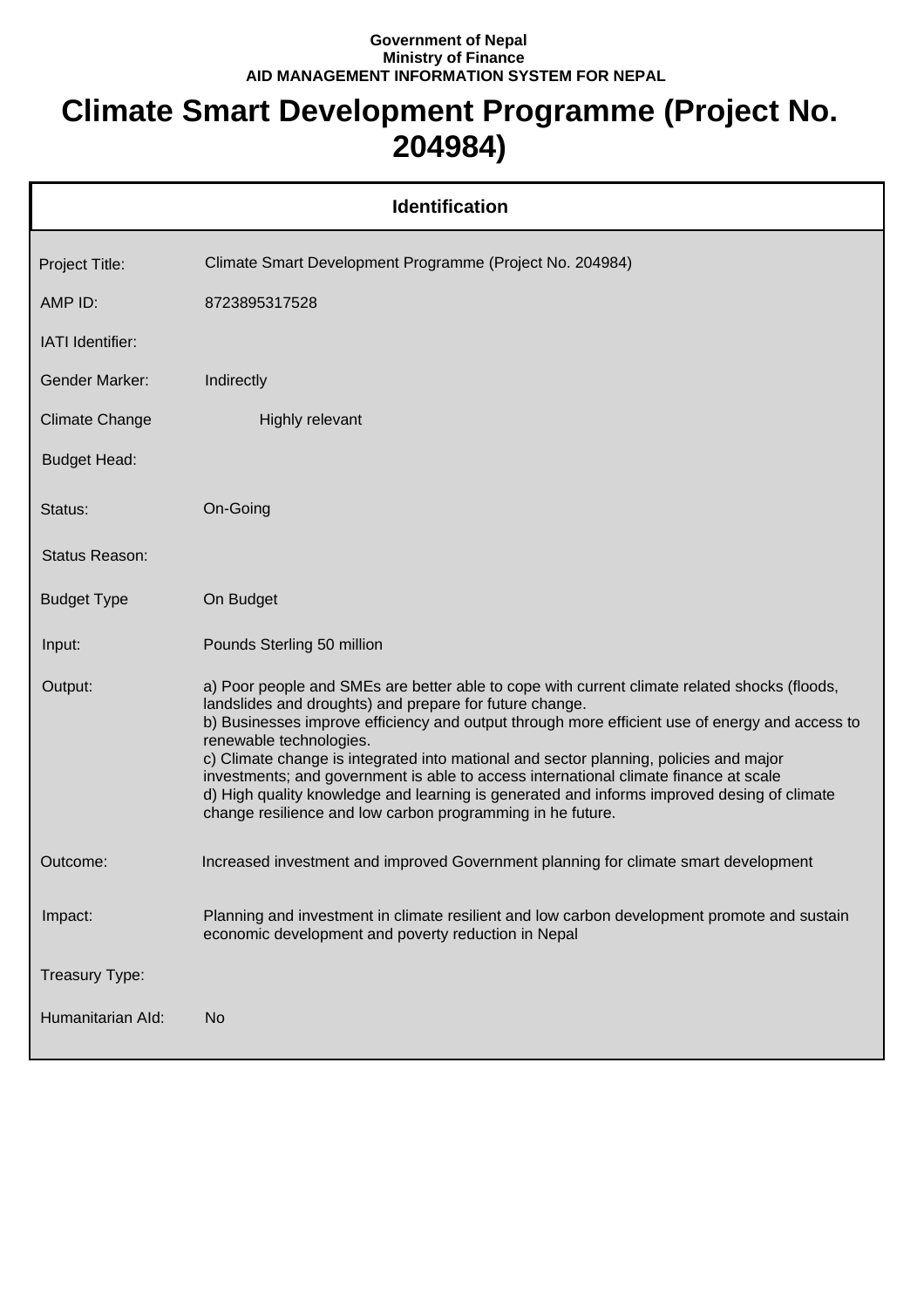| Location     |            |  |
|--------------|------------|--|
| Location     | Percentage |  |
| <b>NEPAL</b> | 100.0%     |  |

| <b>Sector</b>                                                   |            |
|-----------------------------------------------------------------|------------|
| Sector                                                          | Percentage |
| Nepal Sector Classification ENVIRONMENT, SCIENCE & TECHNOLOGY 0 | 60.0%      |
| Nepal Sector Classification RENEWABLE ENERGY 0                  | 40.0%      |

| <b>Implementing/Executing Agency</b>     |        |  |
|------------------------------------------|--------|--|
| <b>Implementing Agency</b>               |        |  |
| Ministry of Population and Environment   | 60.0%  |  |
| Alternative Energy promotion center      | 40.0%  |  |
| <b>Executing Agency</b>                  |        |  |
| Alternative Energy promotion center      | 40.0%  |  |
| Ministry of Population and Environment   | 60.0%  |  |
| <b>Responsible Organization</b>          |        |  |
| Ministry of Population and Environment   | 100.0% |  |
| Donor                                    |        |  |
| Department for International Development | 0.0%   |  |

|                            |                       |                    | <b>Funding</b>                |            |                     |
|----------------------------|-----------------------|--------------------|-------------------------------|------------|---------------------|
| <b>Transaction</b><br>Date | Type of<br>Assistance | Mode of<br>Payment | Post Earthquake<br>Assistance | Commitment | <b>Disbursement</b> |
| <b>UNDISBURSED BALANCE</b> |                       |                    | null                          |            |                     |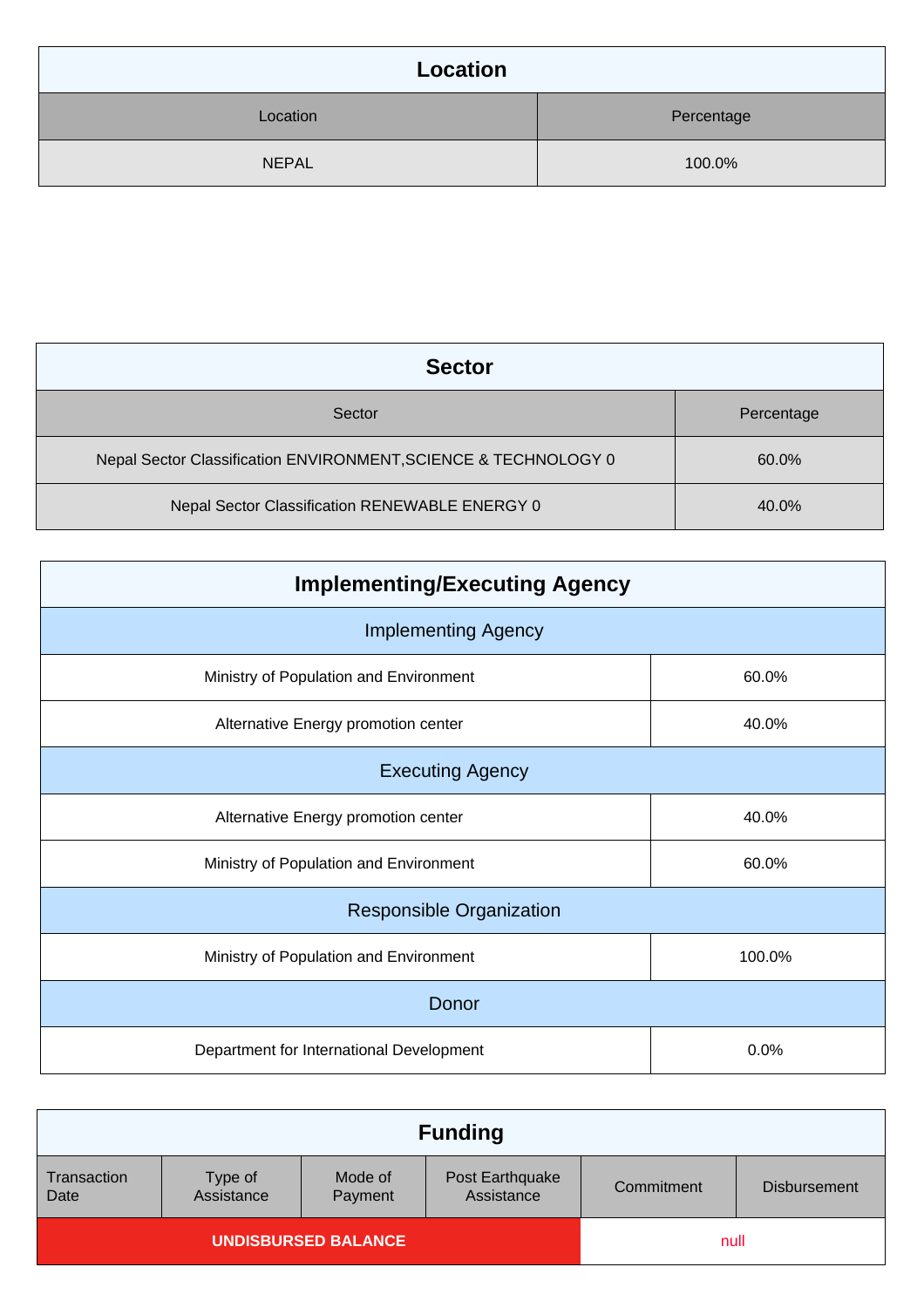| Transaction<br>Date                              | Type of<br>Assistance                           | Mode of<br>Payment    | Post Earthquake<br>Assistance | Commitment | <b>Disbursement</b> |
|--------------------------------------------------|-------------------------------------------------|-----------------------|-------------------------------|------------|---------------------|
|                                                  | <b>Department for International Development</b> |                       |                               |            |                     |
|                                                  |                                                 |                       | <b>Actual</b>                 |            |                     |
| 3/31/2017                                        | <b>Grant Aid</b>                                | <b>Direct Payment</b> | No                            | 0          | 747,375             |
| 5/24/2017                                        | Grant Aid                                       | <b>Direct Payment</b> | No                            | 64,854,331 | Ю                   |
| 3/31/2018                                        | <b>Grant Aid</b>                                | <b>Direct Payment</b> | No                            | Ю          | 1,537,300           |
| 3/31/2019                                        | <b>Grant Aid</b>                                | <b>Direct Payment</b> | No                            | 10         | 4,418,788           |
| 3/31/2020                                        | <b>Grant Aid</b>                                | <b>Direct Payment</b> | No                            | 0          | 6,007,096           |
| 3/31/2021                                        | <b>Grant Aid</b>                                | <b>Direct Payment</b> | No                            | 10         | 11,261,368          |
| <b>Total</b>                                     |                                                 |                       | 64,854,330                    | 23,971,924 |                     |
| <b>Planned</b>                                   |                                                 |                       |                               |            |                     |
| 3/31/2022                                        | <b>Grant Aid</b>                                | <b>Direct Payment</b> | No                            | 0          | 8,876,327           |
| <b>Total</b>                                     |                                                 |                       | $\mathbf 0$                   | 8,876,326  |                     |
| Total (Department for International Development) |                                                 |                       | 64,854,330                    | 32,848,250 |                     |
| <b>UNDISBURSED BALANCE</b>                       |                                                 |                       | 32,006,080                    |            |                     |

|                                | <b>Progress Achieved</b> |
|--------------------------------|--------------------------|
| Progress Achieved:             |                          |
| Key Problems:                  |                          |
| Steps Taken to Solve Problems: |                          |
|                                |                          |